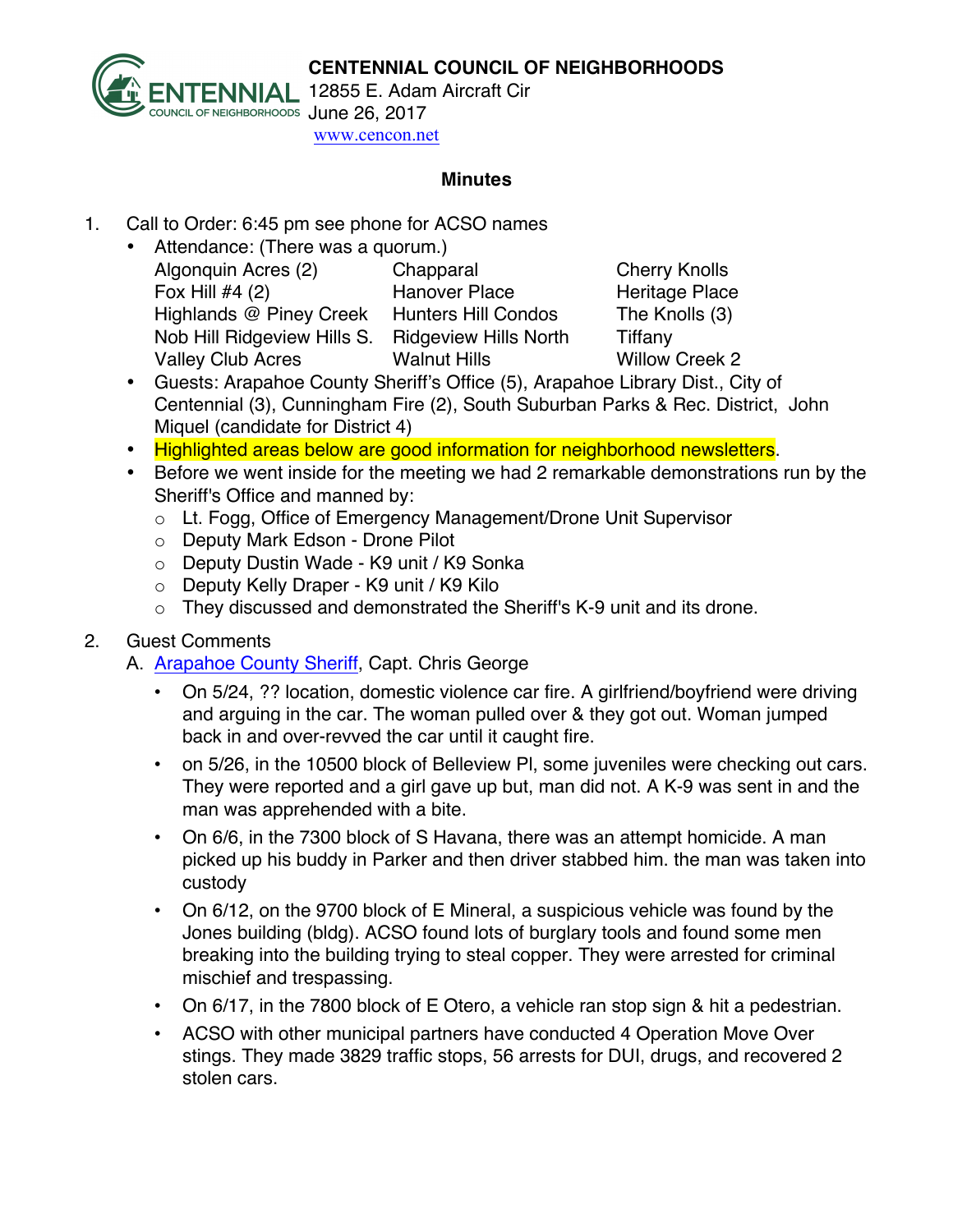- On 6/21, in the 9700 block of E Mineral, another Jones break in. The 3 people ran in car but 2 were caught and ACSO ran down the third in the car. (The car contained guns, drugs, burglary tools.)
- On 6/23, in the 6700 block of S Poplar, a male was menacing a female with a gun.
- On 5/31, in the 15000 block of E Jamison, 5 bad guys , juveniles & an adult) car jacked a woman leaving for work. ACSO showed up and gave chase going westbound on Broncos Pky. They met a deputy coming from other direction. They stopped the stolen car and the 5 ran in all directions. A deputy chased the one with a gun and ended up shooting him. All the others have now been caught.
- Bell: What happened last night in Willow Creek? There were a lot of cops with guns drawn. George: This turned out to be a swatting incident, where someone calls in a dangerous situation & the ACSO must show up as if it was real.
- Cummins: Is the level of violence escalating? George: No, not really, but there seem to be more overdoses and crimes of opportunity. Overall crime is down in **Centennial**
- A. Arapahoe Library District, Daisy Grice, Manager of Community Libraries. Holly Whalen in Daisy's place
	- It's not too late to get in on summer reading. There are prizes for adults, too!
	- ALD has lots of programming at libraries around reading this summer. Check the website.
	- On 7/30, the 3rd Annual KoelbelCon will take place.
	- The weekend of 7/14-16, the Southglenn Lib. will hold it's Annual Sidewalk Book Sale with a lot more than books. It will be staffed by Friends of the Arapahoe Libraries.
	- In 2016, the Friends granted the ALD over \$100,000.
	- At the American Library Assoc. conference this week, librarians from ALD gave a couple presentations to standing room only crowds. One, on Sunday morning at 8:30am, was on customer service. (Remarkable for a Sunday morning!)
- C. Arapahoe Park & Rec District, Delos Searle, Asst. District Manager wasn't present.
- D. Fire Districts, Cunningham Fire
	- Cunningham Fire, Littleton Fire, South Metro Fire
	- Consolidation of the 3 fire districts: A proof of concept report went out to the jurisdictions in all 3 districts. South Metro & Cunningham are moving forward with researching answers to some more questions. Littleton City Council will be discussing the issue at their meeting tomorrow.
	- Tomorrow night Littleton will make a decision to make their dispatch center a part of MetCon (South Metro & Cunningham are already there. Doing this will give them a higher quality product for less dollars.
	- Fireworks safety: Centennial is aligned with the state in that nothing that goes up in the air or explodes is allowed. If you must have burning things for the 4th, make sure to have a bucket of water on hand to put sparklers out in and for small fires that might start.
	- In this heat, remember to hydrate!!!
	- The tanker incident on I-25: All kinds of emergency management teams were mobilized and worked well together. We don't think about the traffic engineers who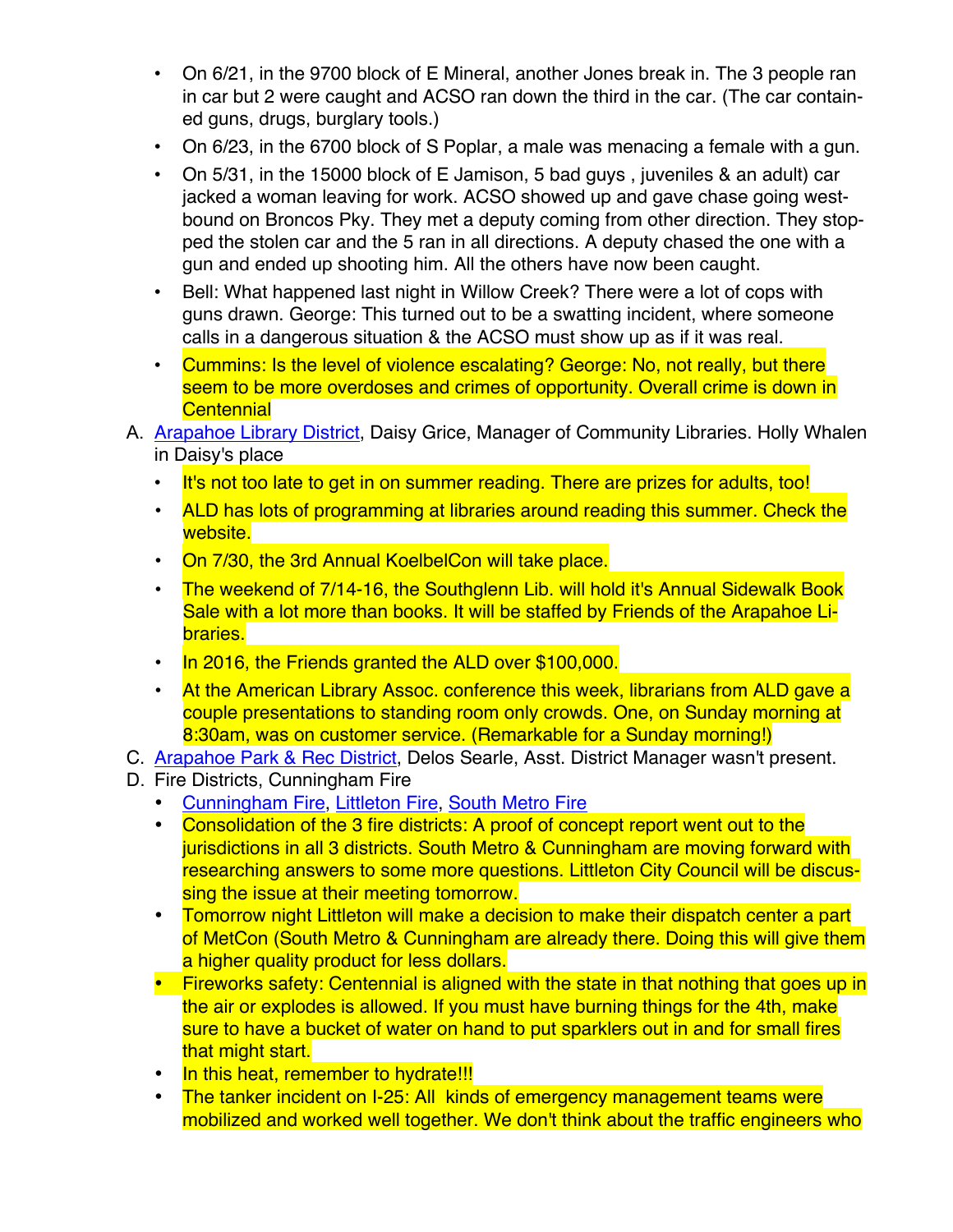controlled the traffic signals to keep traffic flowing or the several public works departments that helped the flow. People had great patience. There was a huge effort to minimize the impact as much as possible. Aircraft & Firefighting Truck from Centennial Airport was invaluable in fight the fire. A fire fighting drone was up to see what was happening. The heat was so bad nobody could get close.

- The Arapahoe County Fair will be held 7/27-30.
- Cunningham Fire:
	- o Their EMS Open House a few weeks ago had over 500 participants (with a free lunch)!
	- o They'll hold their Fire Prevention Open House on 7 Oct. with a pancake breakfast.
- No report from Littleton
- South Metro: Station 32 is still in the site planning/review phase and we're working through several easement issues. We hope that construction will begin in early Fall (September-ish).
- Livingston: What is the condition of the truck driver in the I-25 incident? Rhodes: HIPPA rules prevent me from talking about his medical condition.
- John Miquel: Are fireworks stands selling legal fireworks? Rhodes: The fire depts. check on them daily.
- Doerr: If one is from out of state, can you buy illegal fireworks? Rhodes: No, not in Arapahoe County, they're not allowed to sell them.
- Mark Lampert from the on Cunningham Board was present.
- Allen: How many will lose jobs if the districts consolidate? Lampert: None, they will make it up from attrition but, they will probably need to hire more. Rhodes: Actually, a few more stations will need to get built to bring Highlands Ranch & Littleton up to the quality of the others.
- E. South Suburban Park & Rec District: Greg Collette
	- South Suburban Golf Course Bar & Grill will have grand opening early in July..
	- Admin. offices will be closed for July 4th but, facilities on modified hours, check the website.
	- 2 plans have been approved by SSPRD Board: A Strategic Plan & a Master Plan. SSPRD will be looking to strengthen/increase their collaborations. The Master Plan will be looking to answer, how do we know we're making a difference in wellness. how to increase our level sustainability. Read them on the website.
	- Dave Lorenz Regional Park has been closed for a while and will reopen soon..
	- Facilities will be closing individually for routine maintenance. See the schedule on the website.
	- Fall registration for athletics has already started.
	- Maurer: Has SSPRD thought about community gardens? Collette: No, not that I know of right now. It's not in our plans.
	- Black: Is SSPRD considering another dog park? Collette: There is nothing in planning or recommended.
- F. City of Centennial
	- Noon:
		- o Our new City Manager, Matt Sturgeon, has just completed his first week.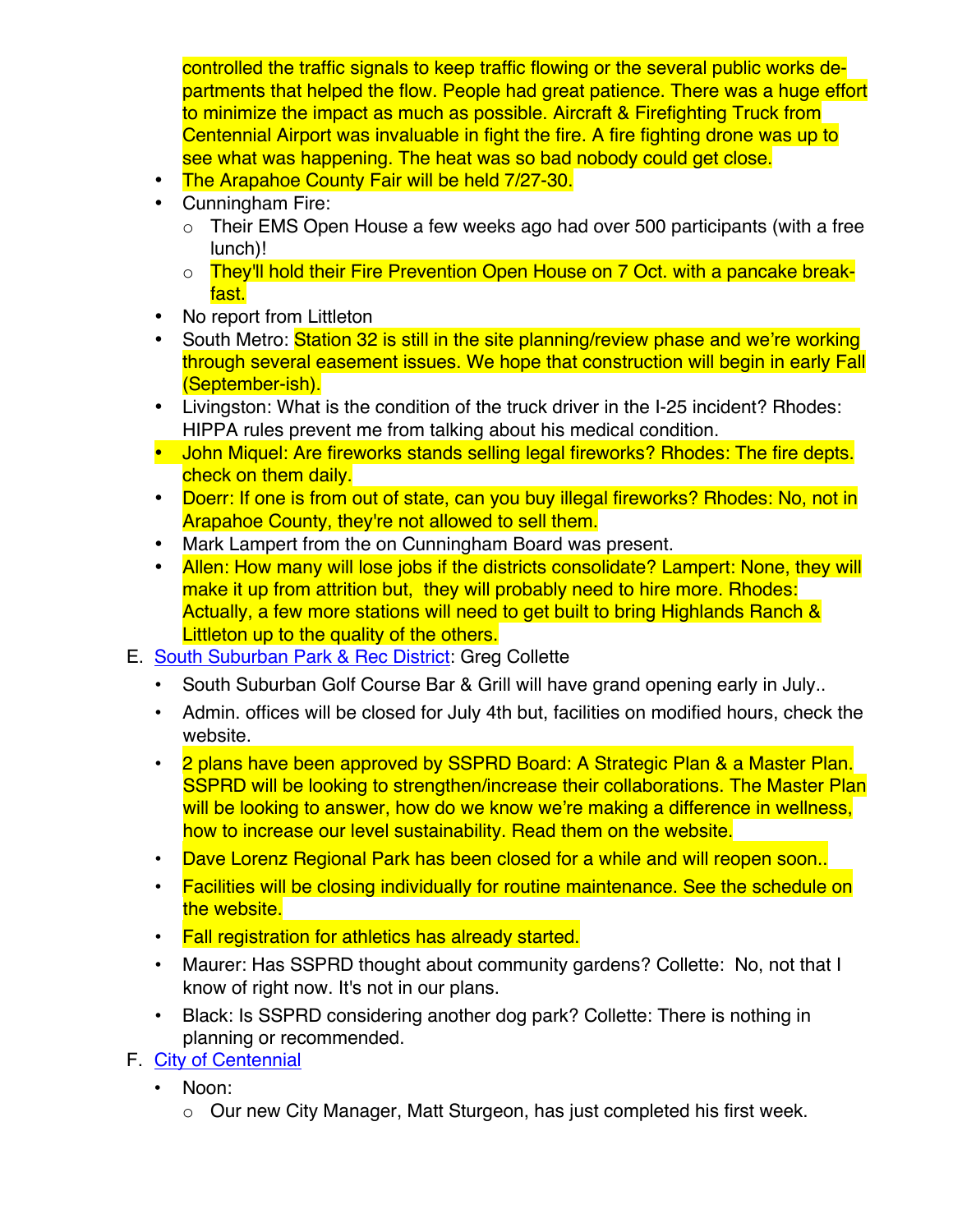- o Centennial is partnering with Arapahoe County for a Breakfast Station for Bike to Work at the Arapahoe Road Trail Head on the Cherry Creek Trail.
- o Centennial's Splash Pad was voted 5th best in the US in *USA Today*.
- o The new Park/Trails/Rec. master plan will have a draft ready in late Aug.
- o City still has more Movie Nights planned, see the website or the *Centennial Connection*.
- o The City will hold its second National Night Out on 1 Aug.
- $\circ$  8/12 is the date for Centennial Under Stars. The City is discussing how to limit attendance. Last year there were 8,000 attendees in a space for 5,000.
- o The Centennial Senior Commission is taking applications. Check the website.
- Council Member Whelan:
	- o The Council passed 2 nuisance ordinances: dead, dying or diseased trees, stockpiling, garbage cans. On 7/10, we'll have public hearing on changing the number of marijuana plants a person can grow from 30 to 12, to agree with the State's new ordinance. This would take effect in Jan.,2018, to allow time for public education
- Bell: What is the status of Safeway at Quebec & County Line? Noon: It has new owners. Just before the sale, the old owners leased the Safeway to a fitness center. Economic Development will be meeting with the new owners to asses possibilities over the next 1-2 months. (new owner = Jewell Capital)
- Council Member Piko:
	- o NextDoor has lots of chatter again on coyotes. Tell your neighborhood to report the incidents on the City's website: search on "coyote". The City must first know what kind of incidents are occurring where so they can know if something needs to be addressed.
- 3. CenCON Business
	- A. President's report, Gerry Cummins: waived time to The Knolls (see below).
	- B. Secretary, Andrea Suhaka:
		- A motion was made, seconded, and passed unanimously to approve the May 2017 minutes as emailed. (Don Doer/Roberta Allen)
	- C. Treasurer's report, Henry Blum
		- Checking Account at Wells Fargo Bank, Smoky Hill Branch:
		- Balance forward from 5/22/17 report \$3,441.57
		- Income: Dues deposited\* 150.00
		- Expenses: None 0.0
		- Account balance, 6/26/17 \$3,591.57
		- \*Fairways, Hanover Place, Nob Hill/Ridgeview Hills South, Ridgeview Hills North, Valley Club Acres
- 4. Request from The Knolls
	- Travis Baumgart, Deb Haberer, and Mark Richards discussed safety on our streets in general and bikes specifically. The City's current Transportation Plan indicates a possible traffic circle at Colorado Blvd. & Nobles. The Safe Routes to School program has a grant program to which one can apply if there are schools within 1 mile. Mayor Noon: The City as been burned before with bike lanes. They've been a disaster in the City and neighborhoods have had us remove them at great expense.